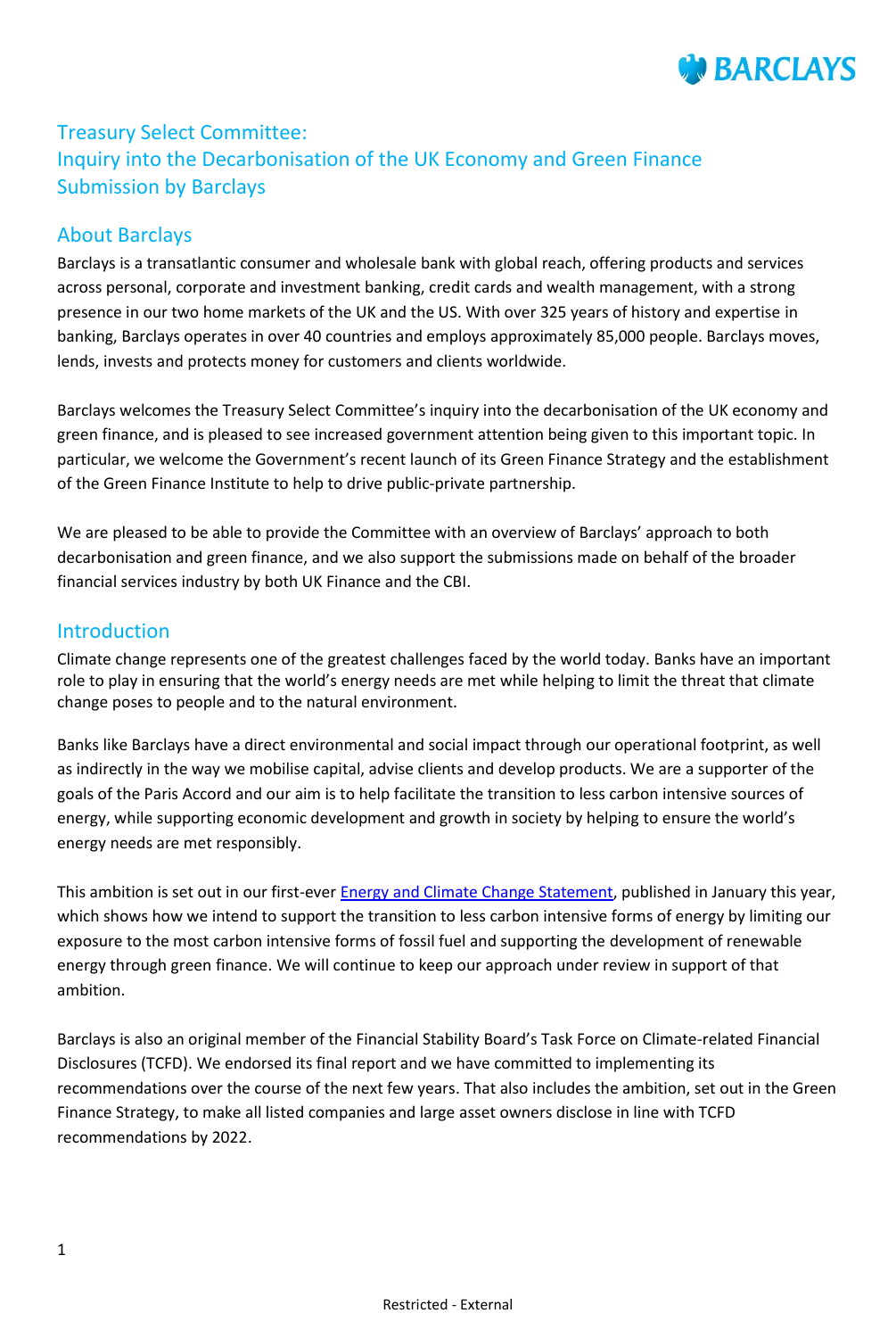

# Barclays' Approach to the Decarbonisation of the UK Economy

Barclays plays an important role in supporting the transition towards the decarbonisation of the UK economy. To meet our ambitions of decarbonisation, Barclays looks at three focus areas:

#### *1. Financing the growth of renewable energy sources*

In addition to our range of green products (see below), we offer support to clients across three broad areas: climate change mitigation investment, climate change adaptation investment and strategic diversification & pivoting business models. This support ranges from helping our clients to decarbonise operating models and responding to the physical risks of climate change related extreme weather events, to advising clients on transactions and strategies to reposition their business while still maintaining competitiveness.

We are also committed to supporting entrepreneurs with ambitions to have a positive social and environmental impact. This is highlighted by our multi-year partnership with Unreasonable Group. Unreasonable Impact is the world's first international network of accelerators focused on scaling up entrepreneurial business that will help to solve critical environmental and societal challenges.

*2. Taking a responsible and sustainable approach to the necessary financing of energy sources that are more carbon intensive*

In January 2019, we published a new Energy & Climate Change Statement, which sets out our approach to financing in the energy sector. The Statement is underpinned by an internal Standard that provides guidance, restrictions and criteria that determines our approach to transactions in more sensitive, or high carbon energy sectors. Some of the guidelines and restrictions include:

- Engaging with existing corporate clients to understand plans for transitioning to a lower-carbon energy mix over the medium term if they a) generate more than 50% of revenue from thermal coal; or b) generate more than 50% of power from coal-fired power stations; or c) the combined revenue of both these activities constitutes the majority of total revenue;
- Ruling out project finance for new thermal coal mines and power stations anywhere in the world;
- Putting in place clear restrictions for financing directly connected with the exploration and extraction of oil or gas in the Arctic, and based on current restrictions we do not expect requests for project finance to meet those criteria; and
- Putting in place new criteria for assessing the local environmental impact, greenhouse gas intensity and impact on local populations for transactions involving the exploration, extraction, transportation (including the construction of new pipelines) and processing of oil sands.

### *3. Reducing the carbon footprint of our own operations*

We have committed to procure 100% of our global operational energy needs from renewable sources by 2030 (and have already reduced our carbon emissions by 30% since 2015). We also have a Barclays energy efficiency program targeting 80% reduction in our Scope 1 and 2 emissions by 2025 (against a 2015 baseline).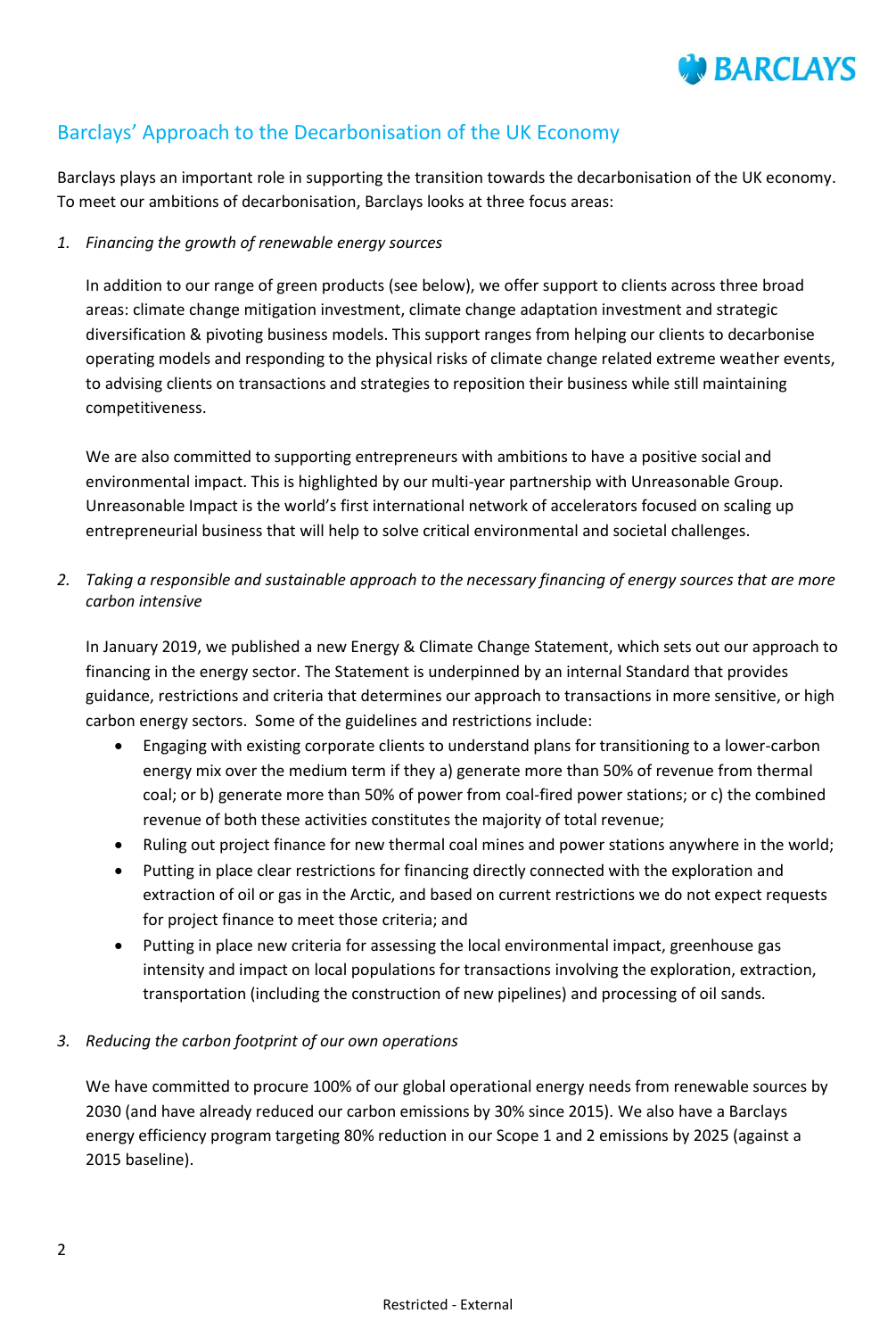

# Barclays' Approach to Green Finance

Barclays recognises the shift needed to move towards a low-carbon future. We have developed a suite of green financial products, including three 'market firsts':

- 1. Barclays Green Home Mortgage;
- 2. Barclays Green Deposits, and
- 3. A 2017 issuance of Green Bonds, backed solely by UK assets.

In 2018 alone, we facilitated £27.3bn in financing for social and environmental segments. This includes developing a suite of leading green financial products and services to support our clients on their own transition to a lower-carbon economy and accelerate their investment in green initiatives.

#### *Barclays' green banking products:*

| <b>Consumer</b>                               | <b>Product/Service Description</b>                                                                                                                                                                                                                                                                                                                                       |
|-----------------------------------------------|--------------------------------------------------------------------------------------------------------------------------------------------------------------------------------------------------------------------------------------------------------------------------------------------------------------------------------------------------------------------------|
| <b>Barclays Green Home</b><br><b>Mortgage</b> | The Barclays Green Home Mortgage rewards customers with a lower mortgage<br>rate on certain deals when they purchase an energy efficient new build<br>home. Barclays is the first major UK bank to offer a Green Mortgage product and<br>has helped over one thousand customers buy energy efficient homes.<br>https://www.barclays.co.uk/mortgages/green-home-mortgage/ |
|                                               |                                                                                                                                                                                                                                                                                                                                                                          |
| <b>Impact Investing</b><br><b>Proposition</b> | Through our Impact Investing Proposition, Barclays is enabling our clients to<br>invest intentionally to protect and grow their assets and make a positive<br>contribution to our world. For example, this includes:                                                                                                                                                     |
|                                               | . Barclays Multi-Impact Growth Fund - Our award-winning UCITS Fund of funds,<br>completed its first year with performance that beat the average of its peer group<br>in its Morningstar category of traditional funds (5.7% vs 5.1% through Aug 2018).                                                                                                                   |
|                                               | · Sustainable Discretionary Portfolio - In November 2018, we launched a new<br>low-cost, global, multi-asset class discretionary solution, where portfolio<br>construction decisions are driven by prospective investment performance<br>integrated with sustainability measures.                                                                                        |
|                                               | . FCA Innovate Green FinTech Challenge - We were selected to participate in the<br>FCA's programme with "an impact investing ecosystem platform which aims to<br>connect accelerators, fund managers, institutional investors, investor networks,<br>and wealth managers."                                                                                               |
|                                               | • ESG Structured Products - In partnership with STOXX, we launched a set of<br>structured products based on Euro Stoxx 50 ESG to provide clients access to<br>highly customised risk-reward solutions that incorporated ESG factors.                                                                                                                                     |
|                                               | . Digital Investment Hub - For our direct-to-investor online channel (Smart<br>Investor) we built an impact site with educational content about the impact<br>industry and specific impact themes, as well as highlighting the impact funds<br>available.                                                                                                                |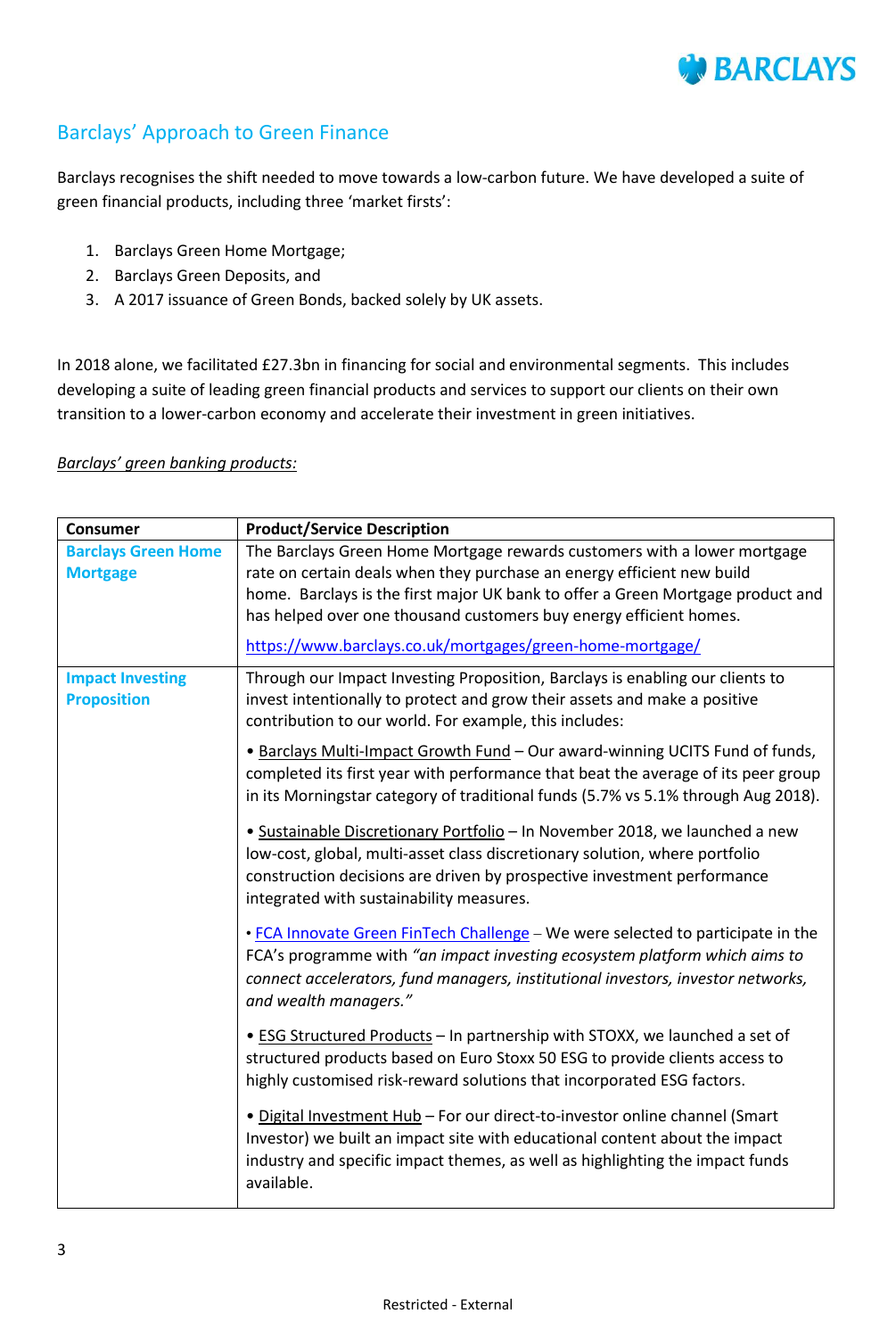

| • Behavioural Finance Research - We published in depth research into individual<br>(retail, affluent, high net-worth) investors and their motivations, attitudes and |
|----------------------------------------------------------------------------------------------------------------------------------------------------------------------|
| preferences around impact investing, in a white paper entitled, 'Investor<br>motivations for impact: A behavioural examination'.                                     |
| http://home.barclays.intranet/sites/gis/investmentproducts/Pages/Impact-<br>Investing.aspx                                                                           |

| Start-up/SME/Growth                            | <b>Product/Service Description</b>                                                                                                                                                                                                                                                                                                                   |
|------------------------------------------------|------------------------------------------------------------------------------------------------------------------------------------------------------------------------------------------------------------------------------------------------------------------------------------------------------------------------------------------------------|
| <b>Business Banking</b><br><b>Green Loans*</b> | The Barclays Green Loan is a term lending product where the proceeds of<br>financing are used for eligible green projects with the following qualifying                                                                                                                                                                                              |
|                                                | environmental themes and activities:                                                                                                                                                                                                                                                                                                                 |
|                                                | - Projects focused on renewable energy and energy efficiency                                                                                                                                                                                                                                                                                         |
|                                                | - Agriculture, sustainable food and forestry                                                                                                                                                                                                                                                                                                         |
|                                                | - Green transport                                                                                                                                                                                                                                                                                                                                    |
|                                                | - Waste management                                                                                                                                                                                                                                                                                                                                   |
|                                                | - Sustainable water                                                                                                                                                                                                                                                                                                                                  |
|                                                | - Cross-sector activities such as carbon energy financing.                                                                                                                                                                                                                                                                                           |
|                                                | https://www.barclayscorporate.com/products-and-                                                                                                                                                                                                                                                                                                      |
|                                                | solutions/financing/corporate-lending/green-loans.html                                                                                                                                                                                                                                                                                               |
| <b>Green Agriculture</b><br>Loan <sup>*</sup>  | The Green Agriculture Loan is a Barclays green loan product specifically designed<br>to help farmers to buy new environmentally friendly plants and equipment to<br>save energy and to invest in renewable energy. Launched in March 2019, £20.3m<br>has already been drawn from a £31m overall pipeline.                                            |
| <b>Unreasonable Impact</b>                     | Co-founded in 2016 by Barclays and Unreasonable Group, Unreasonable Impact                                                                                                                                                                                                                                                                           |
|                                                | is the world's first international network of accelerators dedicated to scaling<br>growth-stage entrepreneurs solving some of our most pressing societal and<br>environmental challenges.                                                                                                                                                            |
|                                                | Run in the Americas, UK and Europe and Asia Pacific, this partnership is exploring<br>the leading edges of technology for the benefit of society at large and connecting<br>entrepreneurs to a global community of world-class mentors and industry<br>specialists, including experts from across Barclays.                                          |
|                                                | www.unreasonableimpact.com                                                                                                                                                                                                                                                                                                                           |
| <b>Green Eagle Labs</b>                        | Our Green Eagle Labs foster a collaborative working environment, offering<br>subsidised desk spaces to support local British expertise in the low-carbon and<br>sustainable sectors. Residents can access a structured programme of knowledge<br>development, professional networking, and mentors from successful green<br>businesses and Barclays. |
|                                                | https://labs.uk.barclays/green-eagle-labs                                                                                                                                                                                                                                                                                                            |

| Corporate                                                                            | <b>Product/Service Description</b>                                                                                                                                                                                                                                                                                                                                                                                                                                                                                                                                    |
|--------------------------------------------------------------------------------------|-----------------------------------------------------------------------------------------------------------------------------------------------------------------------------------------------------------------------------------------------------------------------------------------------------------------------------------------------------------------------------------------------------------------------------------------------------------------------------------------------------------------------------------------------------------------------|
| <b>Sustainability Linked</b><br><b>Revolving Credit</b><br><b>Facilities (RCF'S)</b> | Sustainability Linked RCF's are general corporate purpose revolving credit<br>facilities increasingly available to large borrowers. What sets it apart is the<br>inclusion of an additional interest margin adjustment on the RCF, which is linked<br>to the sustainability performance of the company and allows for the RCF's margin<br>to increase or decrease depending on the company's environmental, social and<br>governance (ESG) performance (as assessed by an independent party) or<br>performance versus agreed sustainability KPIs (e.g. greenhouse gas |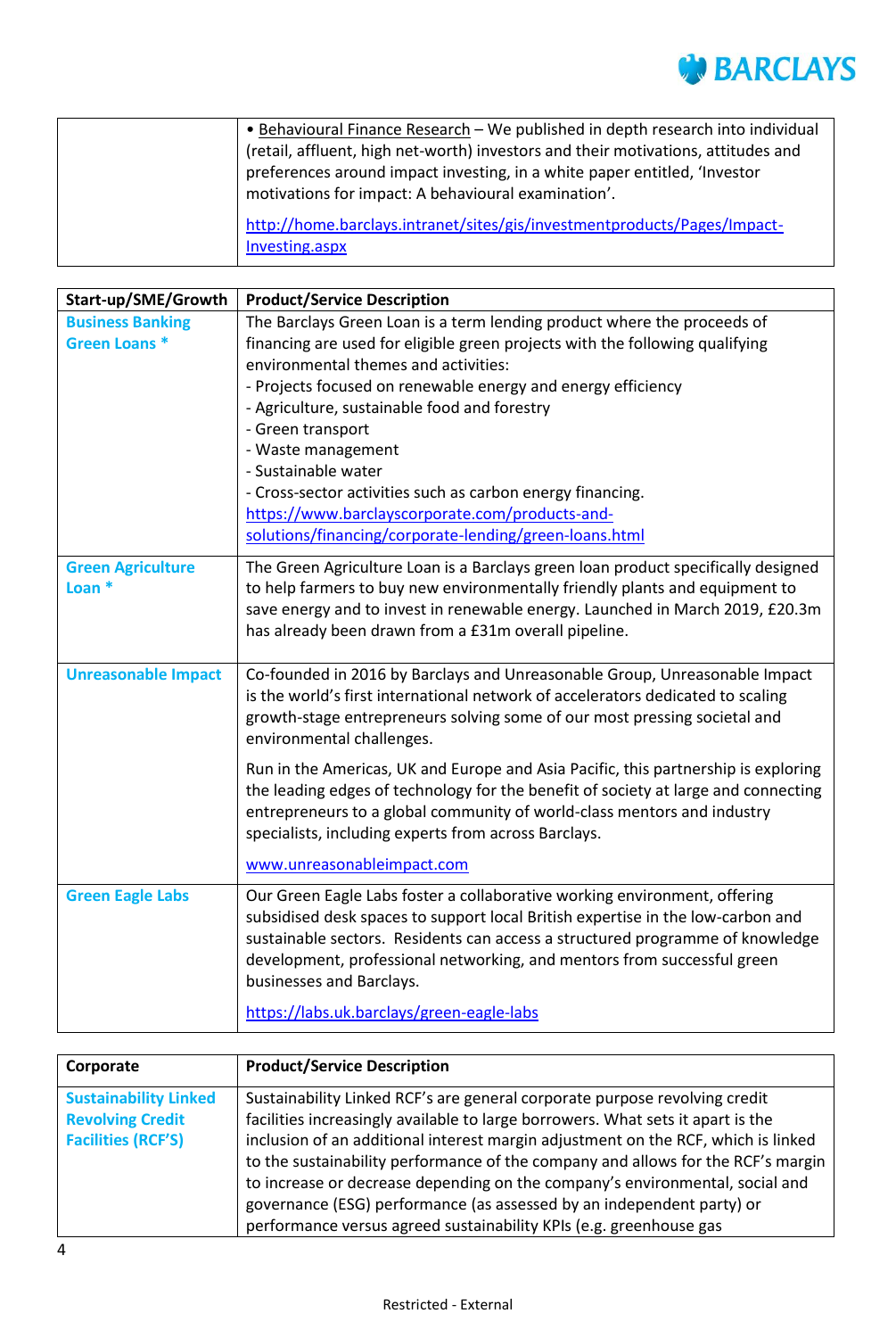

|                                      | emissions). The margin discount is currently funded by lenders, as there is no<br>capital reduction based on sustainability metrics at this point.                                                                                                                                                                                                                                                                                                                                                                                                             |
|--------------------------------------|----------------------------------------------------------------------------------------------------------------------------------------------------------------------------------------------------------------------------------------------------------------------------------------------------------------------------------------------------------------------------------------------------------------------------------------------------------------------------------------------------------------------------------------------------------------|
|                                      | The loans are documented using LMA documentation, in line with LMA guidance<br>on Sustainability linked facilities. Barclays is an active member of the LMA's<br>Green Loans working group.                                                                                                                                                                                                                                                                                                                                                                    |
|                                      | https://www.lma.eu.com/application/files/8015/5307/4231/LMA Sustainability<br>Linked Loan Principles.pdf                                                                                                                                                                                                                                                                                                                                                                                                                                                       |
| <b>Green Loans*</b>                  | The Corporate Barclays Green Loan is the same product as provided to our<br>Business Banking clients, but is a 'defined use of proceeds' term lending product<br>for £3m and upwards. The funds must be used for purposes that fall within the<br>Barclays Green Product Framework to qualify as a Green Loan. Flexible<br>repayment structures, including capital repayment holidays, are also available.<br>https://www.barclayscorporate.com/solutions/corporate-banking-<br>solutions/financing/corporate-lending/term-loan/                               |
|                                      | Syndicated Green Loans are documented using LMA documentation, in line with<br>the LMA Green Loan Principles, which closely aligns to the ICMA Green Bond<br>Principles.<br>https://www.lma.eu.com/application/files/9115/4452/5458/741 LM Green Loa<br>n Principles Booklet V8.pdf                                                                                                                                                                                                                                                                            |
| <b>Green Deposits *</b>              | The Green Deposit is an innovative market development, allowing clients to<br>deposit their excess liquidity into a new product aligning to the Green agenda.<br>The deposits are earmarked against the Green Bonds, and as above are able to<br>be matched against a range of climate-related projects. These are currently<br>available to our larger client-base.<br>https://www.barclayscorporate.com/solutions/corporate-banking-                                                                                                                         |
|                                      | solutions/cash-management-solutions/liquidity-management/                                                                                                                                                                                                                                                                                                                                                                                                                                                                                                      |
| <b>Green Asset Finance *</b>         | Green Asset Finance supports the finance of a variety of green assets through<br>lease purchase, finance and operating leases. Qualifying green assets cover a<br>variety of thematic projects including energy efficiency, renewable energy, green<br>transport, sustainable food, agriculture and forestry, waste management and<br>greenhouse gas emission reduction. Green Asset Finance requires that proceeds<br>are used for the stated qualifying assets.                                                                                              |
|                                      | https://www.barclayscorporate.com/products-and-solutions/financing/asset-<br>finance.html                                                                                                                                                                                                                                                                                                                                                                                                                                                                      |
| <b>Green Innovation</b><br>Finance * | In addition to the Green Loan, we have expanded our Innovation Finance<br>capabilities to cover lending for all forms of innovation activities resulting in or<br>aimed at significantly improving environmental protection, including new<br>production processes, new products or services, and new management and<br>business methods whose use or implementation is likely to prevent or<br>substantially reduce the risks for the environment, pollution and other negative<br>impacts of resources use, throughout the life cycle of related activities. |
|                                      | https://www.barclayscorporate.com/products-and-<br>solutions/financing/corporate-lending/innovation finance.html                                                                                                                                                                                                                                                                                                                                                                                                                                               |
| <b>Green Trade Finance *</b>         | Green trade finance supports the green working capital needs of clients from<br>procurement through to final sale of goods. By securing funding from the initial                                                                                                                                                                                                                                                                                                                                                                                               |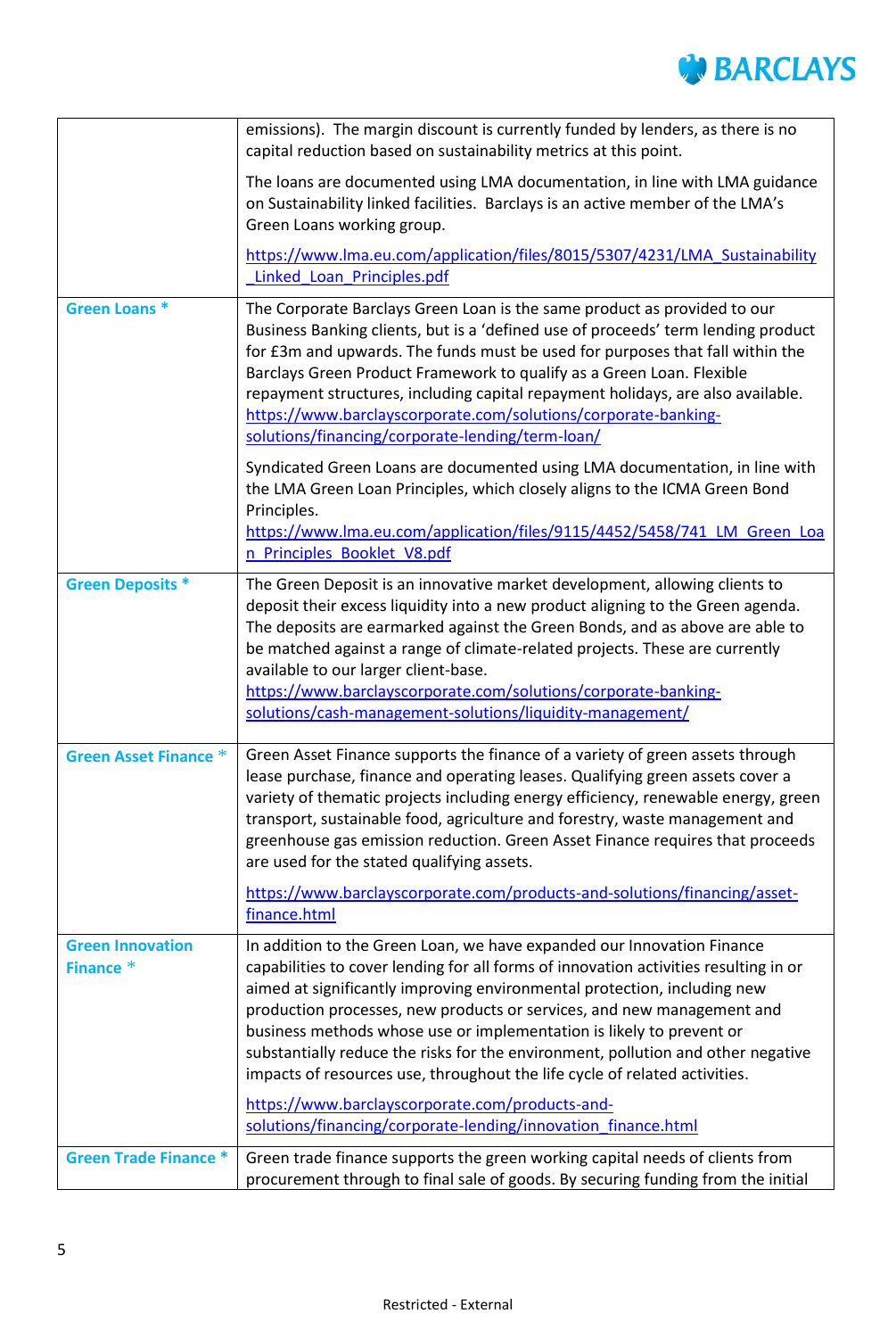

|                                                  | purchase until final payment is received, clients can trade with confidence and<br>plan and manage their cash-flow more accurately.<br>https://www.barclayscorporate.com/products-and-solutions/trade-<br>solutions/green-trade-loans.html                                                                                                                                                                                                                                                                                                                                  |
|--------------------------------------------------|-----------------------------------------------------------------------------------------------------------------------------------------------------------------------------------------------------------------------------------------------------------------------------------------------------------------------------------------------------------------------------------------------------------------------------------------------------------------------------------------------------------------------------------------------------------------------------|
| <b>Green Infrastructure</b><br>& Project Finance | The Barclays Infrastructure & Project Finance team focuses on arranging senior<br>debt solutions in the infrastructure and renewable energy sectors in the UK and<br>Ireland. Since 1998, Barclays has completed circa £6bn of underwriting across<br>more than 200 projects, financing over 4GW of energy capacity to date in the UK,<br>Ireland and Continental Europe. Since 2005, Barclays has also successfully<br>completed over 65 deals in the renewable energy sector across onshore and<br>offshore wind, solar PV, biomass, land fill gas and energy from waste. |
|                                                  | https://www.barclayscorporate.com/solutions/corporate-banking-<br>solutions/financing/corporate-lending/infrastructure-and-project-finance/                                                                                                                                                                                                                                                                                                                                                                                                                                 |

| <b>Capital Markets and</b><br><b>Financing Solutions</b>                   | <b>Product/Service Description</b>                                                                                                                                                                                                                                                                               |
|----------------------------------------------------------------------------|------------------------------------------------------------------------------------------------------------------------------------------------------------------------------------------------------------------------------------------------------------------------------------------------------------------|
| <b>Renewables and</b><br><b>Alternative Energy</b><br>(Advisory)           | Collaborative industry coverage – integrated effort across Power,<br>$\bullet$<br>Technology, Industrials and Natural Resources groups.<br>Dedicated Energy Structured Finance Group.<br>$\bullet$<br>Active in Mergers & Acquisitions, Equity and Debt Capital Markets, and<br>$\bullet$<br>private placements. |
| <b>Green &amp; Sustainable</b><br><b>Finance Capital</b><br><b>Markets</b> | Active in underwriting Green and Sustainability Bond issuance across sectors<br>$\bullet$<br>and geographies including corporate, financial institutions and sovereigns.<br>Dedicated Global Head of Sustainable Capital Markets.<br>$\bullet$                                                                   |
| <b>Environmental and</b><br><b>Social Impact Banking</b>                   | Dedicated coverage group for Sustainability ventures and ESG focused<br>$\bullet$<br>private and public investors.<br>Advise clients on climate mitigation and adaptation.<br>$\bullet$                                                                                                                          |

| <b>Barclays Treasury</b> | <b>Product/Service Description</b>                                                                                                                                                                                                                                                           |
|--------------------------|----------------------------------------------------------------------------------------------------------------------------------------------------------------------------------------------------------------------------------------------------------------------------------------------|
| <b>Green Bonds</b>       | Green Bond investment: Barclays is a leading investor in green bonds, having<br>committed to purchase up to £4bn worth of green bonds. We currently hold over<br>£2.6bn.                                                                                                                     |
|                          | Green Bond issuance: In November 2017 Barclays became the first UK bank to<br>issue a green bond using UK assets, having successfully priced and issued a<br>0.625% \$500m green bond, under the Barclays Green Bond Framework, released<br>in September 2017. This was 4.5x oversubscribed. |

(\*) These products are aligned to the [Barclays Green Product Framework.](https://www.home.barclays/content/dam/home-barclays/documents/citizenship/access-to-finance/Barclays-Green-Product-Framework.pdf) Barclays has collaborated with Sustainalytics, a leading global provider of environmental, social and corporate governance research and ratings, to develop a custom impact eligibility framework that identifies projects and activities that have a positive environmental impact.

### *Consumer and client demand for Barclays' green financial products*

As demonstrated above, Barclays has a wide range of green financial products for institutional, corporate, business and individual investors. Overall, as highlighted by UK Finance, the demand for these products is only at a nascent stage, but we can see the appetite growing.

6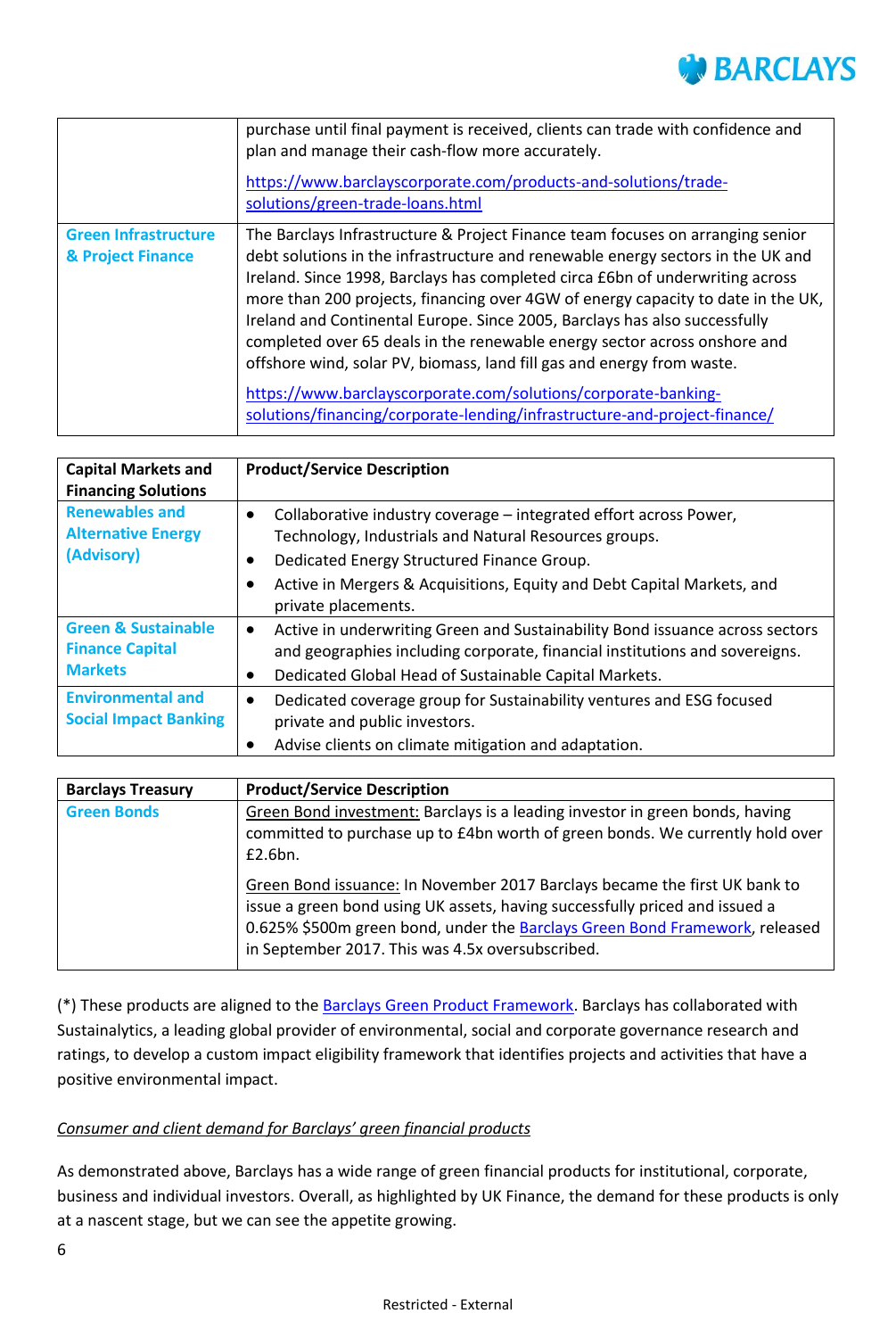

For institutional investors, we have witnessed a growing development of separate ESG and Green portfolio mandates. However, the UK green bond market is still young and quite underdeveloped, which means that when bonds go to market, they are often over-subscribed due to growing demand and insufficient supply. This was true for Barclays when we issued our first green bond in November 2017, which was 4.5x oversubscribed. Since then, we have seen an overall growth of the global Green Bond market with issuance predicted to be around \$250bn this year, versus \$168bn last year. In 2019, Barclays also supported the inaugural Government of Ireland EUR3bn green bond which is projected to help upgrade energy efficiency of more than 30,000 homes, help build a new public transport system in Dublin, and improve waste water treatment.

For our corporate clients, we have also witnessed a strong growth in interest. In 2017 we had 40 meetings with corporate clients discussing green products. In 2018, this number was closer to 3,000 meetings where green deposits, asset finance and term lending were the most popular products. In 2019, we have already had ~2300 meetings YTD discussing green products and have seen the rise in popularity of sustainability-linked revolving credit facilities (where a client receives a small margin discount with outperformance on green metrics and a small margin increase if they underperform). As an example of how we have helped our corporate clients, in February 2019, Barclays helped Wyke Farms (largest UK independent producer of cheese) achieve its green ambitions to recycle all of their farm waste into energy through £3.5m of lending.

Looking at consumer demand, we have anecdotal evidence suggesting consumers are putting increasing pressure on businesses to become more environmentally friendly. However, many SME's often lack the resources and capital to make these investments as it is not always commercially viable to do so.

In addition, for impact investing for individual investors, we have passed the innovator stage, but are only into the early adopter phase. In 2015, 56% were at least moderately interested in exploring impact investing, but only 9% had made an investment. This increased to 15% in 2017. The good news is that once investors have made an impact investment, they are likely to do so again and to increase the size.

### *Barriers to delivering green finance & the importance of policymakers*

UK policymakers play an especially important role in promoting global cohesiveness for green finance policy and in helping to drive the consumer and client demand for green financial products. The launch of the Green Finance strategy is an important first step, but more needs to be done. The five biggest barriers currently preventing financial services firms from delivering green finance or investing in green assets are due to a lack of:

**1) Risk and credit appetite** – To incentivise the uptake of green finance, there needs to be a financial incentive to do so. However, it is difficult for a regulated financial services firm to offer better margins/terms on a product or investment unless it can justify it based on the risk profile/risk weighting of the company/asset. Currently, the risk models used by banks are not well equipped to support the transition as the internal costs (especially in terms of capital treatment) are often punitive for doing so. Along the same lines, there is an issue around the collateral needed for green assets. For example, if a farmer wants to borrow £10m to build wind turbines, then they will need security from another asset, but this is often not viable as they will not have the necessary collateral.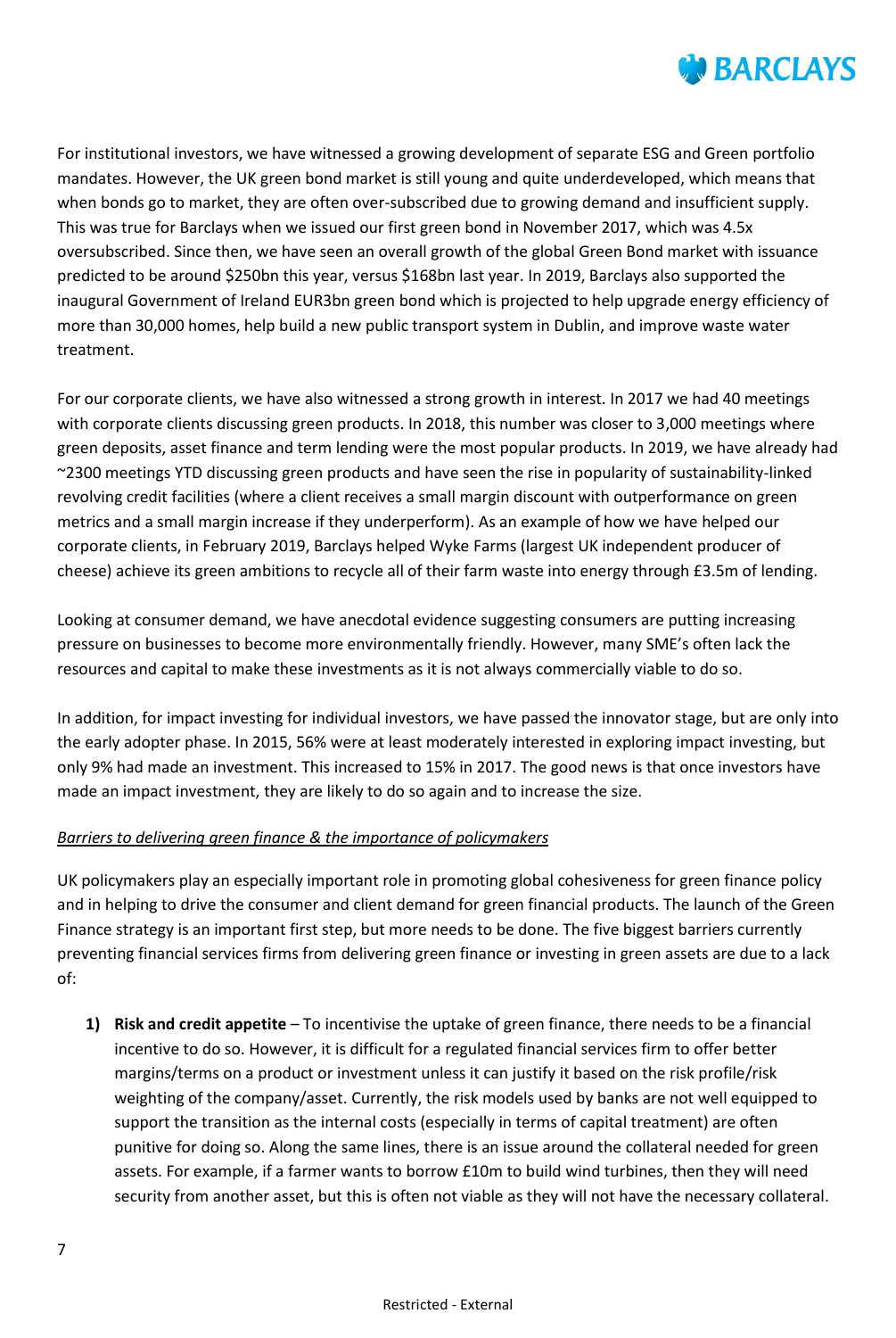

One way that Government can help the issue is through the use of Government backed schemes that make these investments less risky and, therefore, easier to support from a credit risk perspective.

- **2) Consumer and client demand** As well as exploring tools that make it more commercially viable for financial services firms to supply green products, Government needs to first and foremost help to stimulate the consumer and industrial demand for the take-up or switch to the green products that are already available. This is needed to provide a steady pipeline for investable financing opportunities (e.g. energy efficient homes/buildings/facilities, low-emission transport, clean-energy technology, green technology that financing can be used to support). In doing so, Government needs to ensure to adopt a long-term and considered approach towards any incentive or subsidy scheme they put in place in order to avoid the risks around shorter-term policy (such as previous examples where short-term changes to low-carbon energy policy ended up reducing investor confidence and undermining the sector).
- **3) Certainty around regulatory developments** Building on the earlier point around the importance of long-term policy stability, the current uncertainty around the development of different regulations across geographies and regions makes investors highly reluctant to make any large investments in green projects (as they often tend to be longer term in nature). Government should therefore strive, to the best of its ability, to drive international regulatory certainty and harmonization. Government can accomplish this by being actively involved in global dialogues and by looking to be as transparent as possible in order to provide forward guidance on future policy and regulations (both domestically and internationally).
- **4) Comparable data, metrics and definitions** As highlighted by UK Finance, there are significant gaps in the climate risk and green finance frameworks that are needed in order for financial services firms to establish full climate risk management approaches. In terms of definitions of 'green', the UK must also recognise that work is already well underway at the European and international levels to define a cohesive taxonomy and Barclays believes that the Government should look to stay aligned with the EU taxonomy in particular, while also pushing for all jurisdictions (Europe, Asia, US, etc.) to work towards adopting a common approach in developing an international taxonomy. It is especially important that the taxonomy that is applied is monitored continuously for new developments, allows for flexibility in its implementation and prevents prescriptive categories that are likely to change rapidly as the market adapts over time.

On the product side, another key barrier to expanding products, such as our green mortgage and green bond, used to stem from a lack of access to EPC data to measure the energy efficiency of the underlying properties. As such, Barclays welcomes Government's announcement that it will now be making this data available every six months, as stated in the newly issued Green Finance Strategy.

**5) Green finance awareness, knowledge and skills** – A barrier to green investments in particular is due to a lack of understanding of the available green products and a shortage of skills among financiers, investors, Government officials, industry professionals, people in management roles, etc. Government is aware of this issue and it is great to see the plan outlined in the Green Finance Strategy to set up a new body to help build the capacity around green finance across both the public and private sector. In addition, Government should also look to provide more awareness raising